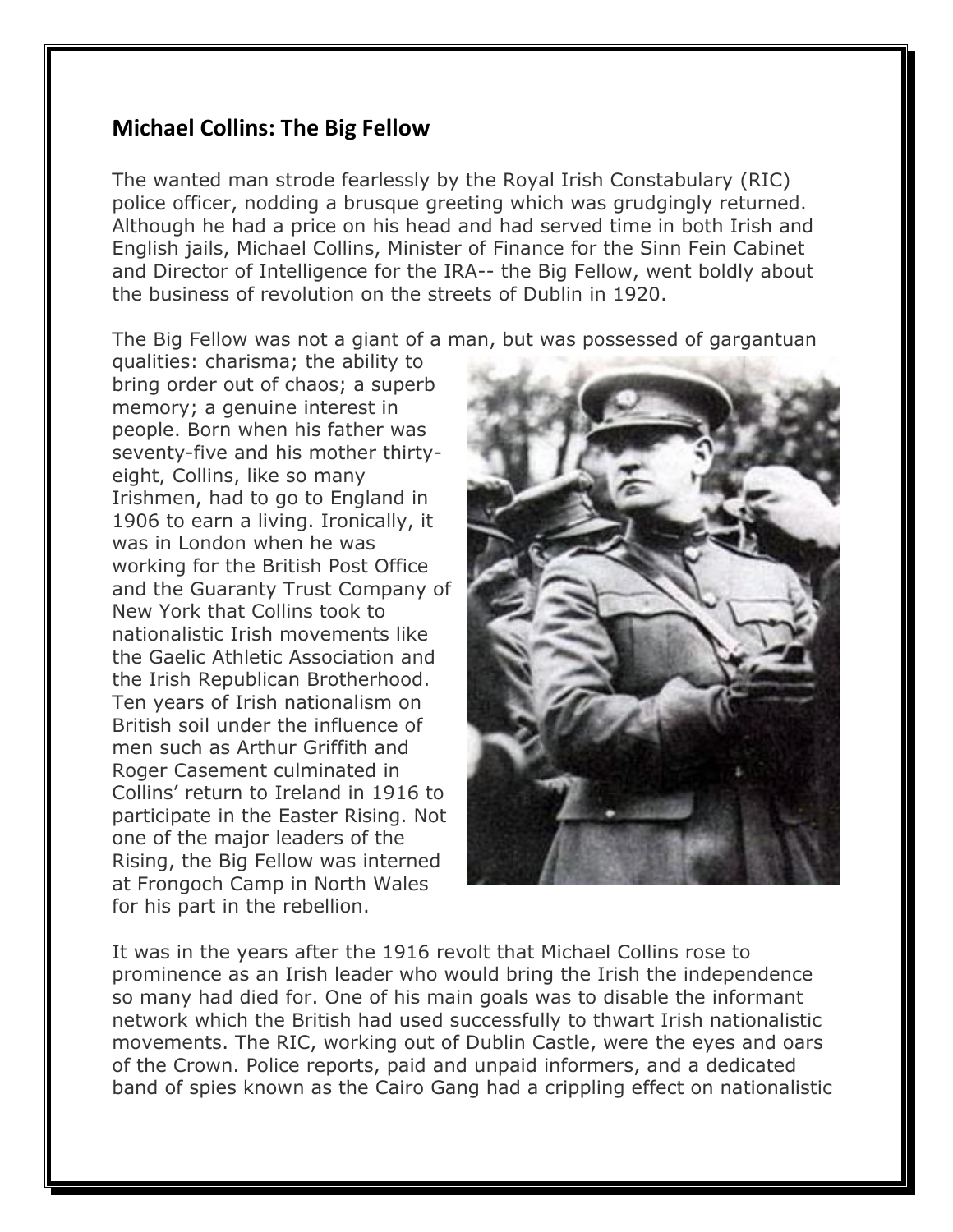activities. Collins counterattacked by convincing Irish employees in British offices to act as counterspies. Such a counterspy was Detective David Neligan who - came to Collins to join the IRA as an open member but who was turned into a valuable source of information for the IRA.

One of Collins' boldest moves against the informer network was the assassination of the Cairo Gang. In the early hours of November 21, 1920, Michael Collins' death squad struck at the Cairo Gang as they slept in their beds, killing twelve members. In reprisal, on the same afternoon Black and Tan troops fired on the crowd in the stands at Croke Park in Dublin. Thirty one spectators were killed on this Bloody Sunday with hundreds of others wounded. The Big Fellow, still a wanted man, felt free enough to serve as pall bearer for one of the IRA men killed on Bloody Sunday.

Michael Collins is given credit for the tactics, which today we would call guerrilla warfare, which led to the Free State agreement in 1921. While he was in the Frongoch Camp, Collins realized that an irregular army like the Volunteers could never win in a stand up fight against a well trained army. A war of ambush with flying columns of lightly armed troops who disappeared into the countryside before the smoke of battle had settled was Collins' plan. This was the era of the Black and Tans, noted for their aggressiveness against the native population. Collins' tactics and ruthlessness were a countervailing force against the RIC and the Black and Tans. Sadly and ironically, when Collins turned from being a warrior to being a negotiator for peace, he stepped on the path which was to lead to his death at age thirtytwo.

One of the great tragedies of the Big Fellow's life and of Irish history was that the Treaty between Great Britain and Ireland which created the Irish Free State, but which excluded the six counties, generated a civil war which pitted Michael Collins against one of his personal heroes and one of Ireland's enduring heroes, Eamon de Valera. Against his own wishes, Collins was part of the negotiating committee which inevitably had to reach a compromise on the division of Ireland. De Valera did not want to be associated with a compromise settlement, so he stayed home in Ireland while Collins was seen to represent the hard-line IRA view. His part in the agreement would give the Treaty validity in the activist ranks, it was thought.

The joy of the Treaty of December 1921 became the pain of civil war by January 1922. As soon as the Dail undertook debate on the Treaty, anti-Treaty forces grouped around de Valera and pro-Treaty forces around Collins, the person who had undertaken the care of de Valera's family during his exile in America. conflict. Pro-Treaty candidates were elected to a clear majority in the Dail in the June 1922 elections with Collins the Chairman of